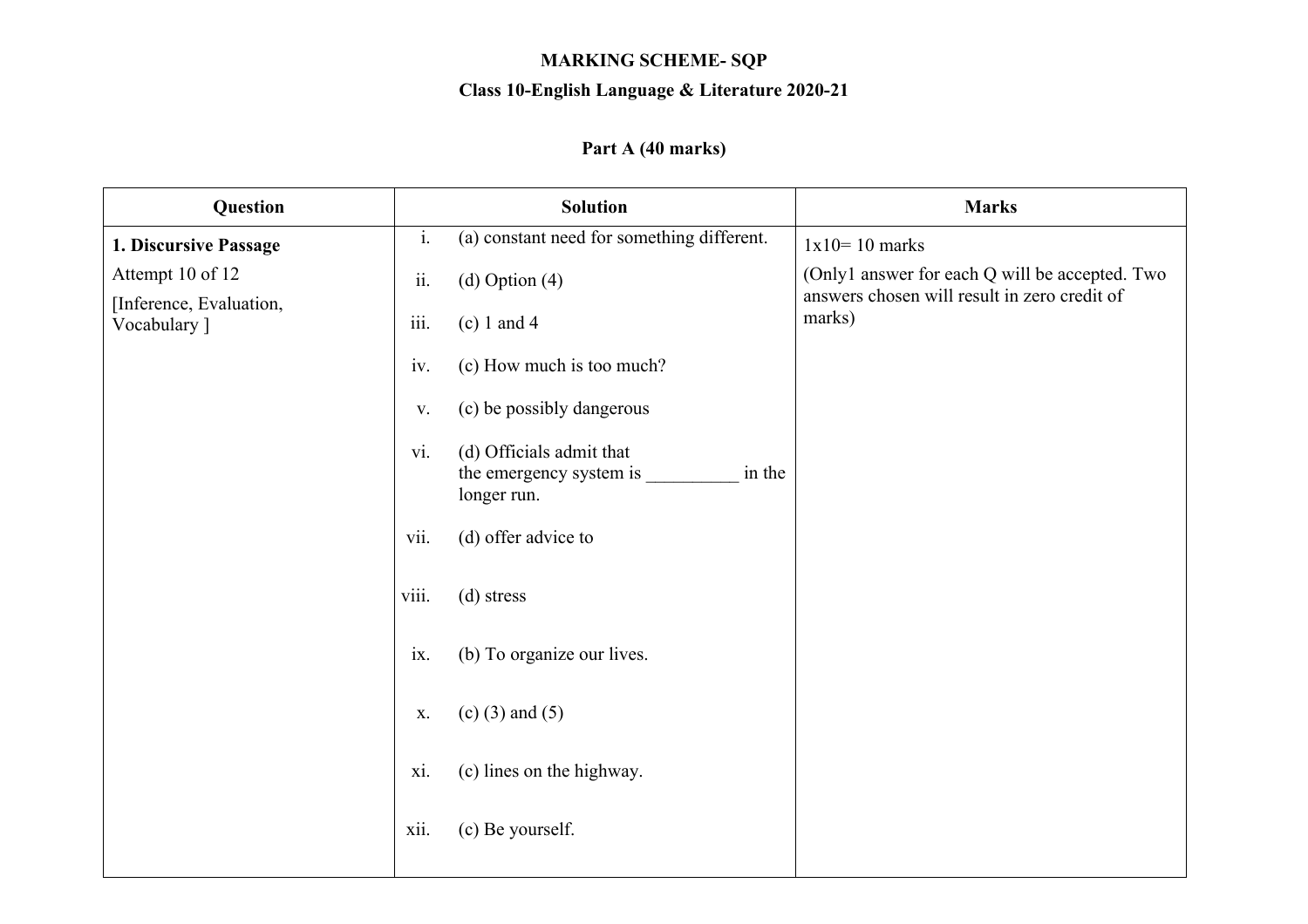| 2. Case-based<br>factual passage                | $\mathbf{i}$ .            | c) the ability to launch something new                                                                                   | $1x10=10$ marks                                                                                          |
|-------------------------------------------------|---------------------------|--------------------------------------------------------------------------------------------------------------------------|----------------------------------------------------------------------------------------------------------|
| Attempt 10 of 12<br>[Analysis & Interpretation] | ii.                       | b) Countries with upcoming economies<br>shall see maximum tourist footfall from all<br>over the world in the next decade | (Only1 answer for each Q will be accepted. Two<br>answers chosen will result in zero credit of<br>marks) |
|                                                 | iii.                      | a) wild and untouched surroundings.                                                                                      |                                                                                                          |
|                                                 | iv.                       | b) (1) is an ethical tourist and (2) is a<br>geotourist                                                                  |                                                                                                          |
|                                                 | V.                        | c) $2&4$                                                                                                                 |                                                                                                          |
|                                                 | vi.                       | b) the activity preferences were varied in<br>females and males.                                                         |                                                                                                          |
|                                                 | vii.                      | d) ecotourism was no more limited to the<br>niche group of highly educated travelers.                                    |                                                                                                          |
|                                                 | viii.                     | b) $75%$ .                                                                                                               |                                                                                                          |
|                                                 | $\mathbf{1} \mathbf{X}$ . | d) the opportunity to travel to new places.                                                                              |                                                                                                          |
|                                                 | X.                        | c) Emerging economies will receive<br>negligible international tourists in the near<br>future.                           |                                                                                                          |
|                                                 | xi.                       | b) changed with the monetary requirements<br>for the trip.                                                               |                                                                                                          |
|                                                 | xii.                      | b) The person who is yet to travel even<br>once as an ecotourist.                                                        |                                                                                                          |
| 3. Literature                                   | (A)                       |                                                                                                                          | $1x5=5$ marks                                                                                            |
| (Prose extract)                                 | $\mathbf{i}$ .            | Fairly displeased<br>(c)                                                                                                 | (Only1 answer for each Q will be accepted. Two<br>answers chosen will result in zero credit of           |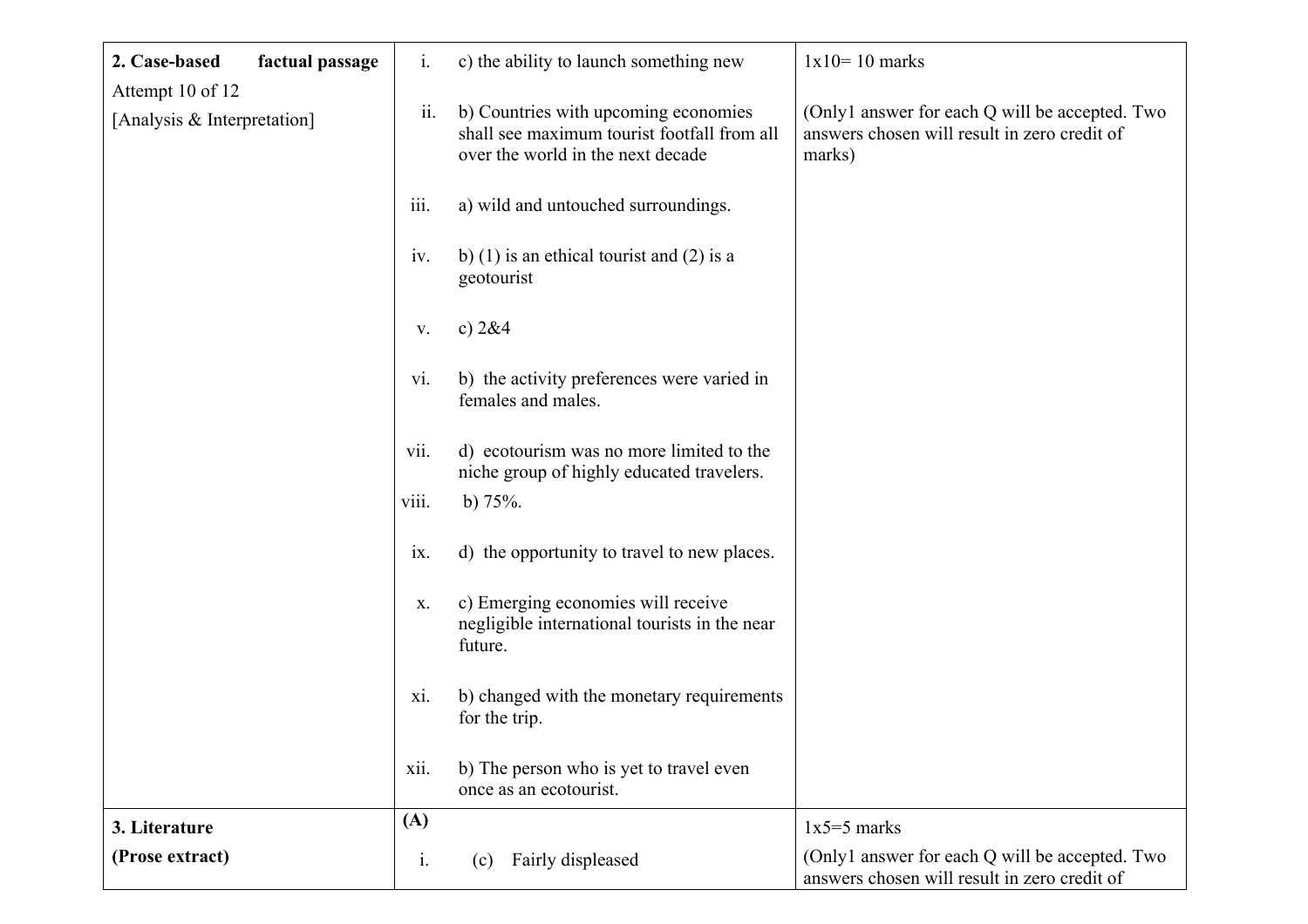| Attempt 1 of 2                                                      | $\overline{ii}$ .                                | $d)$ 2, 3, 6                                                                                                                                                                                                                     | marks)                                                                                                   |
|---------------------------------------------------------------------|--------------------------------------------------|----------------------------------------------------------------------------------------------------------------------------------------------------------------------------------------------------------------------------------|----------------------------------------------------------------------------------------------------------|
| [Inference, Evaluation,<br>Vocabulary ]                             | $\overline{\text{iii}}$ .                        | (d) $F - 3$ and $O - 1,2,4$                                                                                                                                                                                                      |                                                                                                          |
|                                                                     | iv.                                              | c) Intersected                                                                                                                                                                                                                   |                                                                                                          |
|                                                                     | V.                                               | b) indulgence                                                                                                                                                                                                                    |                                                                                                          |
|                                                                     |                                                  | <b>OR</b>                                                                                                                                                                                                                        |                                                                                                          |
|                                                                     | <b>(B)</b><br>$\ddot{i}$ .<br>ii.<br>iii.<br>iv. | c) Option (3) / For Visually impaired<br>Candidates $-(c)$<br>c) baking, as a job, isn't as gainful as it<br>used to be.<br>b) The baker was paid for his services<br>at the end of the month.<br>d) it was a dress-like attire. |                                                                                                          |
|                                                                     | V.                                               | b) Option $(2)$                                                                                                                                                                                                                  |                                                                                                          |
| 4. Literature                                                       | (A)                                              |                                                                                                                                                                                                                                  | $1x5=5$ marks                                                                                            |
| (Poetry extract)<br>Attempt 1 of 2<br>[Analysis and Interpretation] | $\rm i.$<br>ii.                                  | a) restless<br>d) abcd; abcb                                                                                                                                                                                                     | (Only1 answer for each Q will be accepted. Two<br>answers chosen will result in zero credit of<br>marks) |
|                                                                     | iii.                                             | c) freedom and captivity.                                                                                                                                                                                                        |                                                                                                          |
|                                                                     | iv.                                              | c) "Join me".                                                                                                                                                                                                                    |                                                                                                          |
|                                                                     | V.                                               | a) hopes to be free and in the wild,<br>someday.                                                                                                                                                                                 |                                                                                                          |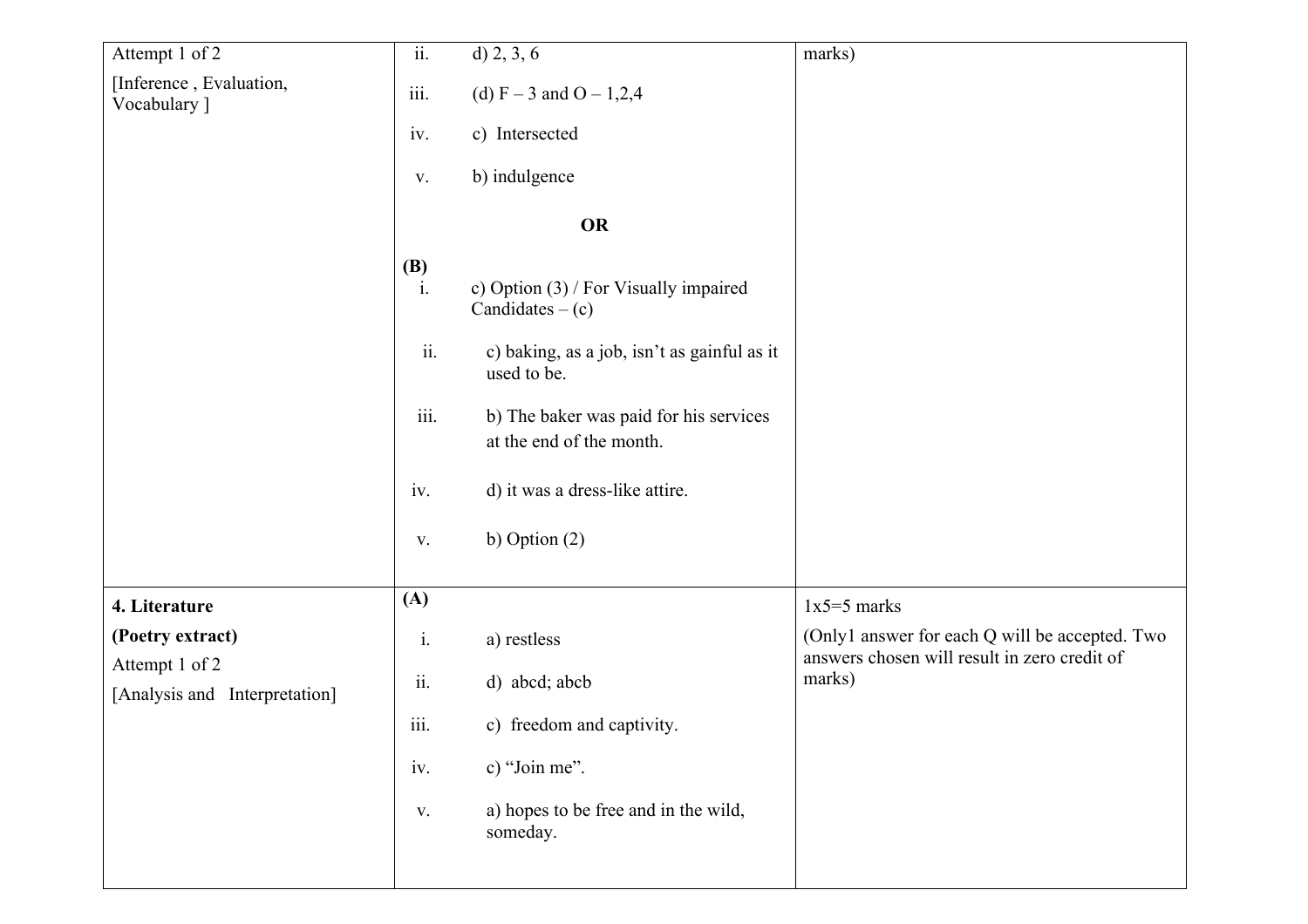|                                                                      | <b>OR</b>                                        |                                                        |
|----------------------------------------------------------------------|--------------------------------------------------|--------------------------------------------------------|
|                                                                      | <b>(B)</b><br>i.<br>b) carefree childhood days.  |                                                        |
|                                                                      | ii.<br>d) whatever he has lost is irretrievable. |                                                        |
|                                                                      | iii.<br>d) cargo.                                |                                                        |
|                                                                      | c) a sense of unexpected interruption.<br>iv.    |                                                        |
|                                                                      | a) worthless<br>V.                               |                                                        |
| 5. Grammar                                                           | $(i)$ d) is an important                         | $1x3=3$ marks                                          |
| Attempt all 3                                                        | (ii) b) celebrated to mark                       | (Only1 answer for each Q will be accepted. Two         |
| [Applying conventions using]<br>integrated structures with accuracy] | (iii) a) leads the youngsters                    | answers chosen will result in zero credit of<br>marks) |
| 6. Grammar                                                           | (i) c) asked him what he was                     | $1x3=3$ marks                                          |
| Attempt all 3                                                        | (ii) d) replied that                             | (Only1 answer for each Q will be accepted. Two         |
| [Applying conventions using<br>integrated structures with accuracy]  | (iii) c) had heard that people who had           | answers chosen will result in zero credit of<br>marks) |
| 7. Grammar                                                           | $(i)$ d) need to                                 | $1x4=4$ marks                                          |
| Attempt 4 of 6                                                       | $(ii)$ c) is                                     | (Only1 answer for each Q will be accepted. Two         |
| [Applying conventions using<br>integrated structures with accuracy]  | (iii) a) fewer                                   | answers chosen will result in zero credit of<br>marks) |
|                                                                      | (iv)a) a, an                                     |                                                        |
|                                                                      | (v) b) shall be presenting                       |                                                        |
|                                                                      | $(vi)b)$ will                                    |                                                        |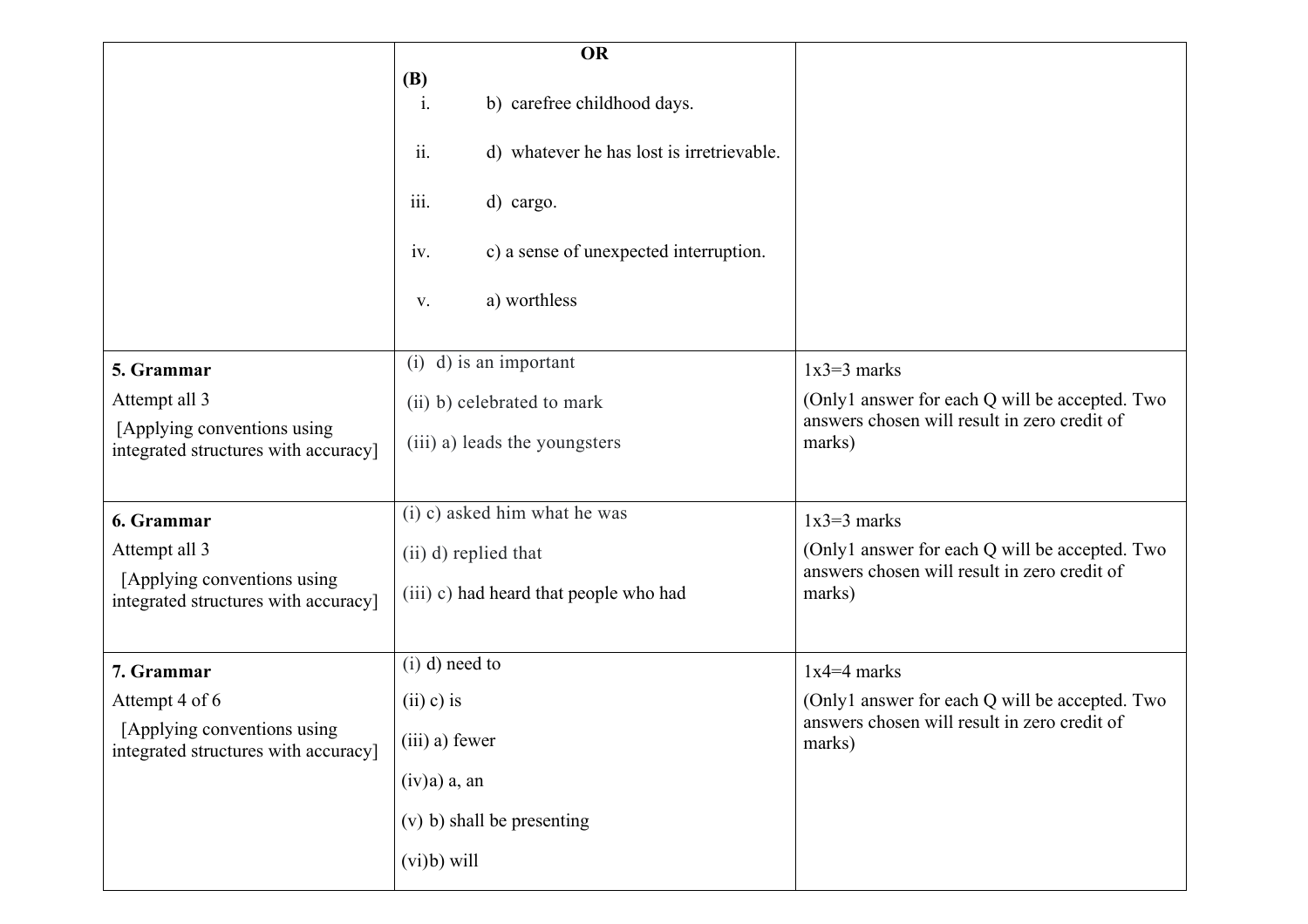## **Part B (40 marks)**

| <b>Question</b>                                                         | <b>Solution</b>                                                                                                                                                                                                                                                                   | <b>Marks</b>                                                                                                                                                                                                                                                                                                                     |
|-------------------------------------------------------------------------|-----------------------------------------------------------------------------------------------------------------------------------------------------------------------------------------------------------------------------------------------------------------------------------|----------------------------------------------------------------------------------------------------------------------------------------------------------------------------------------------------------------------------------------------------------------------------------------------------------------------------------|
| 8. Writing<br>Attempt 1 of 2<br>[Creation, Application and<br>Analysis] | Formal Letter                                                                                                                                                                                                                                                                     | $1x5=5$<br>2 marks for content<br>2 marks for expression (1 mark-grammatical<br>accuracy, appropriate words and spellings +<br>1 mark-cohesion via connecting ideas, logical<br>progression $&$ coherence through relevance of<br>ideas)                                                                                         |
|                                                                         | Format<br>1. sender's address<br>2. Date (any standardised format -21.5.20 /21 May<br>$20/21/5/20$ etc.)<br>3. receiver's address—mentioned in the Q/<br>fictitious (receiver's address may also be followed<br>by date)<br>4. subject<br>5. salutation<br>6. complimentary close | Format $= 1$ mark<br>An organised format structure is expected.<br>Absence of even one aspect shall result in<br>$\bullet$<br>credit of $\frac{1}{2}$ marks only.<br>Full credit of 1 mark requires all listed<br>$\bullet$<br>aspects of format.<br>Zero credit if just format is listed without<br>$\bullet$<br>letter content |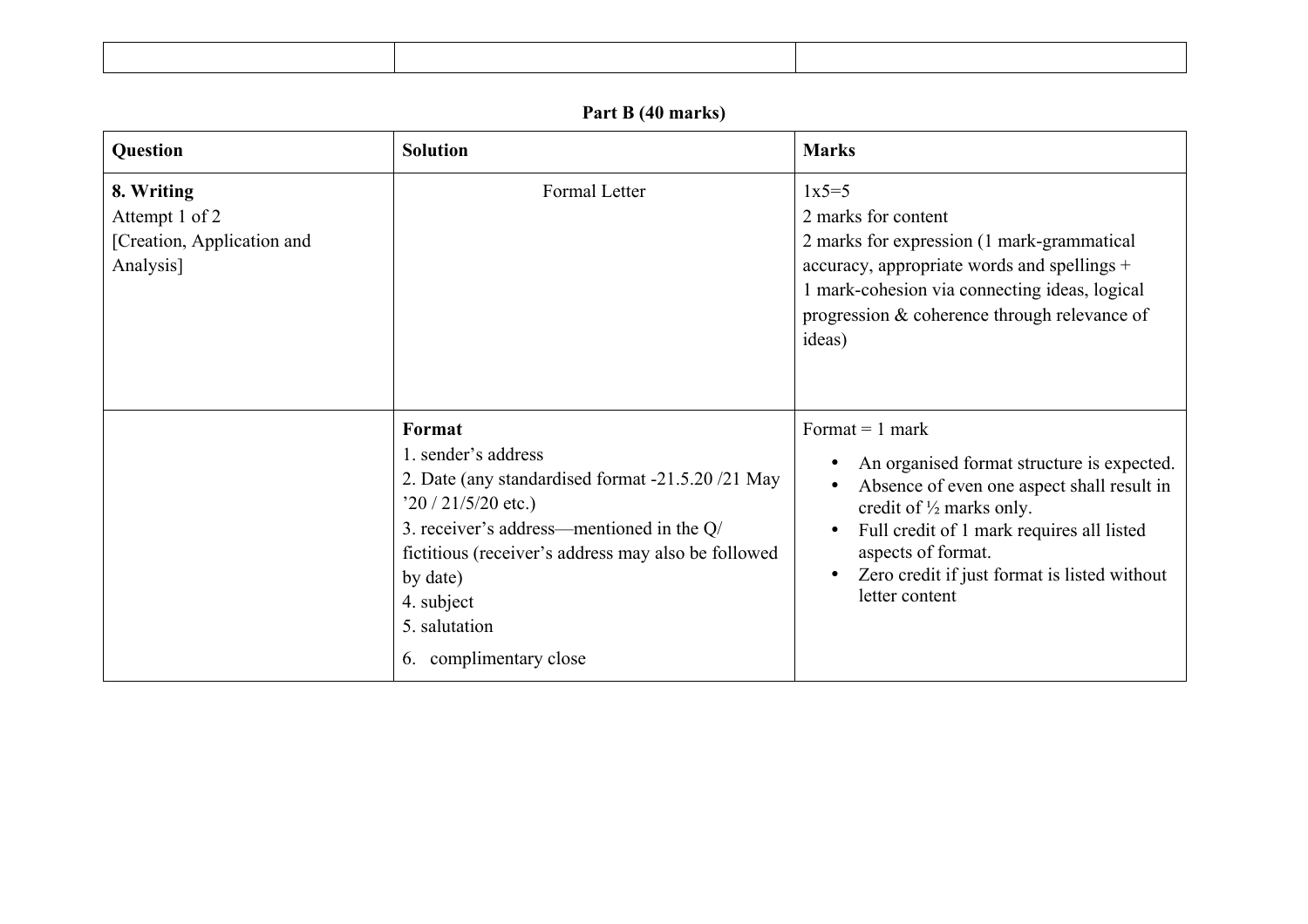| (A) | Letter to SHO requesting action against flouters                                                                                                                                                                                                                                                                                                                                                                                                                                                                                                                                                                           | Competency applied for overall expression                                                                                                                                                                                                                                                                                                                                                                                                                                                                                                                                                                                                                                                                                                         |  |
|-----|----------------------------------------------------------------------------------------------------------------------------------------------------------------------------------------------------------------------------------------------------------------------------------------------------------------------------------------------------------------------------------------------------------------------------------------------------------------------------------------------------------------------------------------------------------------------------------------------------------------------------|---------------------------------------------------------------------------------------------------------------------------------------------------------------------------------------------------------------------------------------------------------------------------------------------------------------------------------------------------------------------------------------------------------------------------------------------------------------------------------------------------------------------------------------------------------------------------------------------------------------------------------------------------------------------------------------------------------------------------------------------------|--|
|     | of quarantine rules<br><b>Suggestive Points:</b><br>Complaint about some residents not following the<br>quarantine rules<br>- There is an evident disregard to the rules of social<br>distancing<br>- people roaming without masks in the colony<br>- no staying indoors<br>- The Resident Welfare Association is not taking<br>any steps to prevent such behavior<br>- Any other relevant<br>Impact<br>- Putting everyone's life at risk through their<br>casual behavior<br>- Aggravates mental stress<br>- Any other relevant<br>Appeal<br>- Request to look into the matter at the earliest<br>- Take immediate action | Paragraphing recommended. Listing of<br>points shall lead to deduction of 1 mark<br>Opening--using phrases like 'This is to draw<br>your attention towards'; 'I would like to<br>draw your attention towards' etc.<br>Complaint-use of linking words for<br>sequencing, adding, etc.<br>Impact- use of linking words for cause $\&$<br>effect etc.<br>Appeal- use of phrases like 'I earnestly<br>hope', I'd like to request' etc.<br>Accuracy—grammar, spellings<br>Competency applied for content<br>Stating reason/s for writing by explaining the<br>situation followed by complaints-min. 2<br>(content-1 mark)<br>Stating the impact-min. 2<br>(content- $\frac{1}{2}$ mark)<br>Requesting need for action<br>(content- $\frac{1}{2}$ mark) |  |
|     | - Any other relevant point<br><b>OR</b>                                                                                                                                                                                                                                                                                                                                                                                                                                                                                                                                                                                    |                                                                                                                                                                                                                                                                                                                                                                                                                                                                                                                                                                                                                                                                                                                                                   |  |
|     |                                                                                                                                                                                                                                                                                                                                                                                                                                                                                                                                                                                                                            |                                                                                                                                                                                                                                                                                                                                                                                                                                                                                                                                                                                                                                                                                                                                                   |  |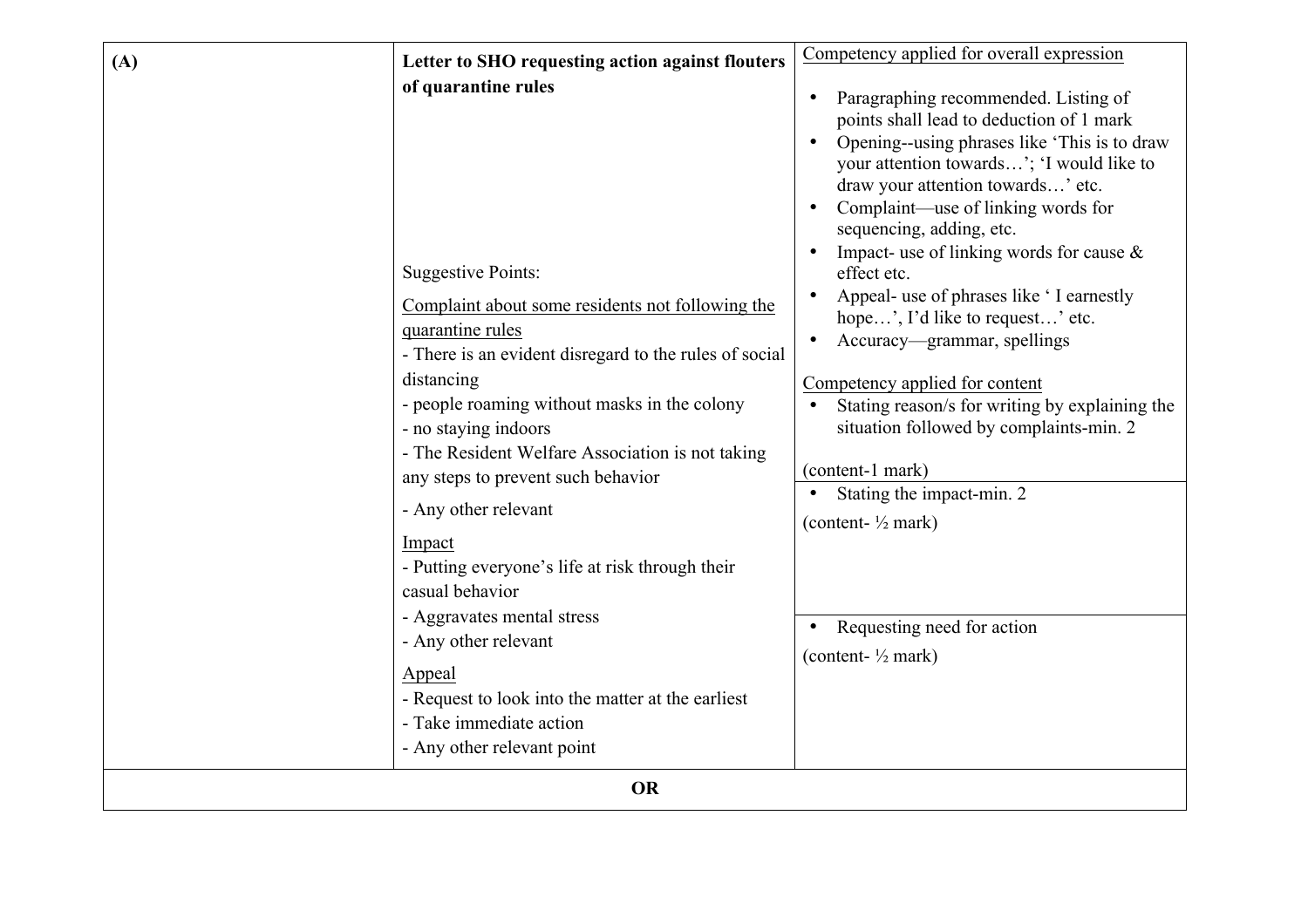| <b>(B)</b>                                                | <b>Letter to Book Haven Store requesting home</b>                                                                                 | Competency applied for overall expression                                                                                                                                                                                                                                                                                                                                                                                                                                            |
|-----------------------------------------------------------|-----------------------------------------------------------------------------------------------------------------------------------|--------------------------------------------------------------------------------------------------------------------------------------------------------------------------------------------------------------------------------------------------------------------------------------------------------------------------------------------------------------------------------------------------------------------------------------------------------------------------------------|
|                                                           | delivery of ordered goods<br>- Reference                                                                                          | Paragraphing recommended. Listing of<br>points shall lead to deduction of 1 mark<br>Opening--using phrases like 'This is with<br>reference to the order '; 'Kindly refer to<br>order no' etc.<br>Reason—using 'because', 'due to', 'since'<br>etc.<br>Request-- use of 'Kindly', 'I would be<br>grateful' etc.<br>Accuracy-grammar, spellings<br>Competency applied for content<br>Reference to order placed telephonically for<br>pick-up in person<br>(content $\frac{1}{2}$ mark) |
|                                                           | - Inform<br>- Give reason - Illness, family emergency,<br>professional commitments, any other relevant<br>reason $&$<br>- Request | Inform about inability to pick in person,<br>provide reason/s and forward request to<br>deliver the goods at home<br>(content 1 mark)<br>Present details of suitable time slot,                                                                                                                                                                                                                                                                                                      |
|                                                           | - Details                                                                                                                         | conformation of address and phone number<br>(content $\frac{1}{2}$ mark)                                                                                                                                                                                                                                                                                                                                                                                                             |
| 9. Writing<br>Attempt 1 of 2<br>[Analysis and Evaluation] | Analytical Paragraph writing                                                                                                      | $1x5 = 5$<br>3 marks for content<br>2 marks for expression (1 mark-grammatical<br>accuracy, appropriate words and spellings $+1$<br>mark-cohesion via connecting ideas, logical<br>progression & coherence through relevance of<br>ideas and style)                                                                                                                                                                                                                                  |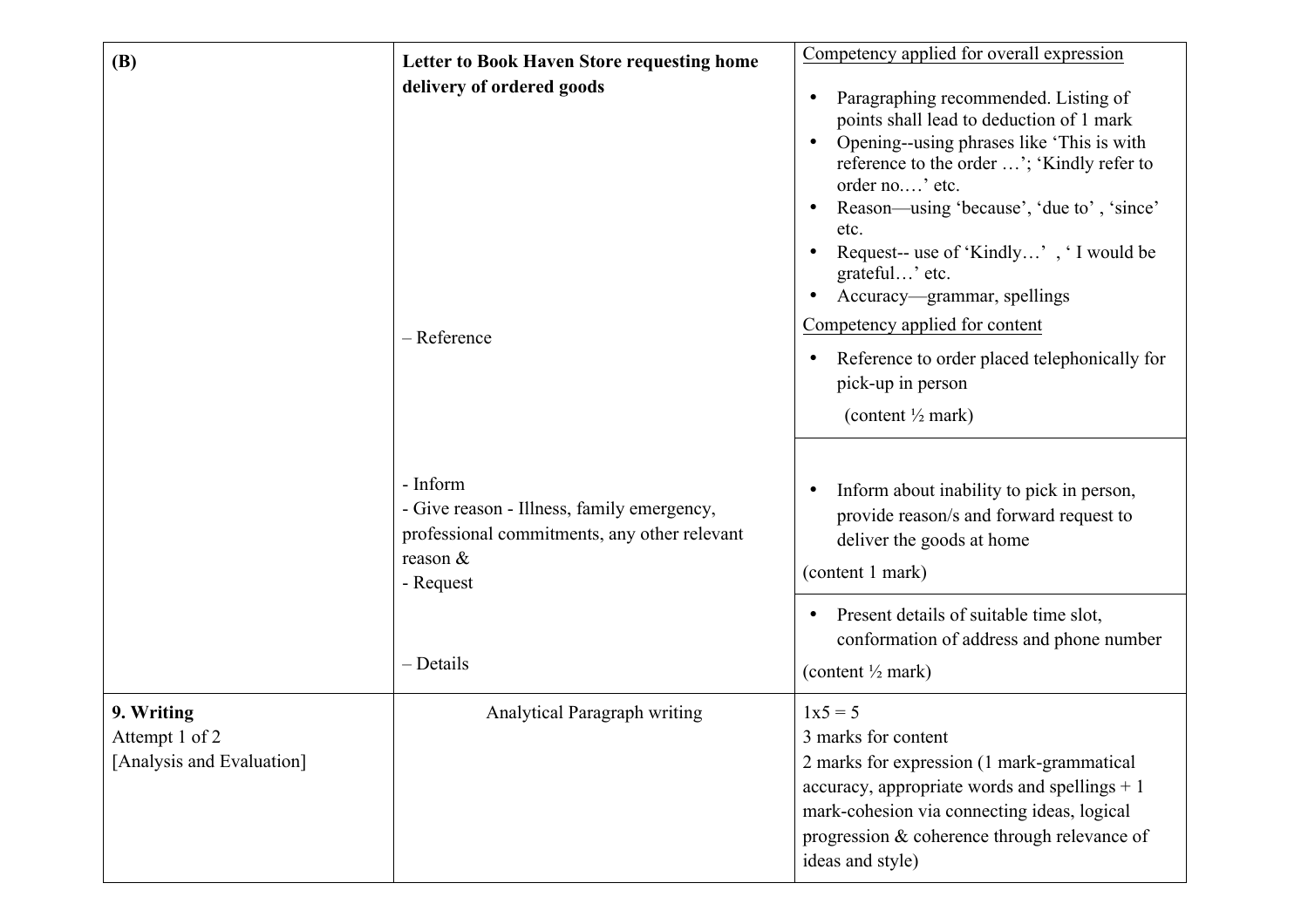| (A) | Data about purchase of digital devices         | Competency applied for overall expression                                                                                                                                                   |
|-----|------------------------------------------------|---------------------------------------------------------------------------------------------------------------------------------------------------------------------------------------------|
|     |                                                | single paragraph<br>$\bullet$                                                                                                                                                               |
|     |                                                | use of appropriate functional language<br>required to show trend progression and<br>comparison (more/less/ increase/ decrease/<br>stable etc.) to achieve cohesion<br>accuracy              |
|     | - Introductory sentence                        | Competency applied for content<br>Paraphrase Q. information<br>$\bullet$<br>(content- $\frac{1}{2}$ mark)                                                                                   |
|     | - identification of main trends                | (content -2 marks content)                                                                                                                                                                  |
|     |                                                | at least 4 clearly identified trends<br>$\bullet$                                                                                                                                           |
|     |                                                | Note – focusing and extending one particular<br>trend would be considered as one trend only.                                                                                                |
|     | - concluding line                              | (content- $\frac{1}{2}$ mark)                                                                                                                                                               |
|     |                                                | stating main inference from the data provided.                                                                                                                                              |
|     | FOR VISUALLY IMPAIRED CANDIDATES               | Competency applied for overall expression                                                                                                                                                   |
|     | Data about sources of nutrition information in | single paragraph<br>$\bullet$                                                                                                                                                               |
|     | college athlete respondents                    | use of appropriate functional language<br>$\bullet$<br>required to show trend progression and<br>comparison (more/less/ increase/ decrease/<br>stable etc.) to achieve cohesion<br>accuracy |
|     | - Introductory sentence                        | Competency applied for content<br>Paraphrase Q. information<br>(content- $\frac{1}{2}$ mark)                                                                                                |
|     | - identification of main trends                | (content -2 marks content)<br>at least 4 clearly identified trends                                                                                                                          |
|     |                                                | Note – focusing and extending one particular                                                                                                                                                |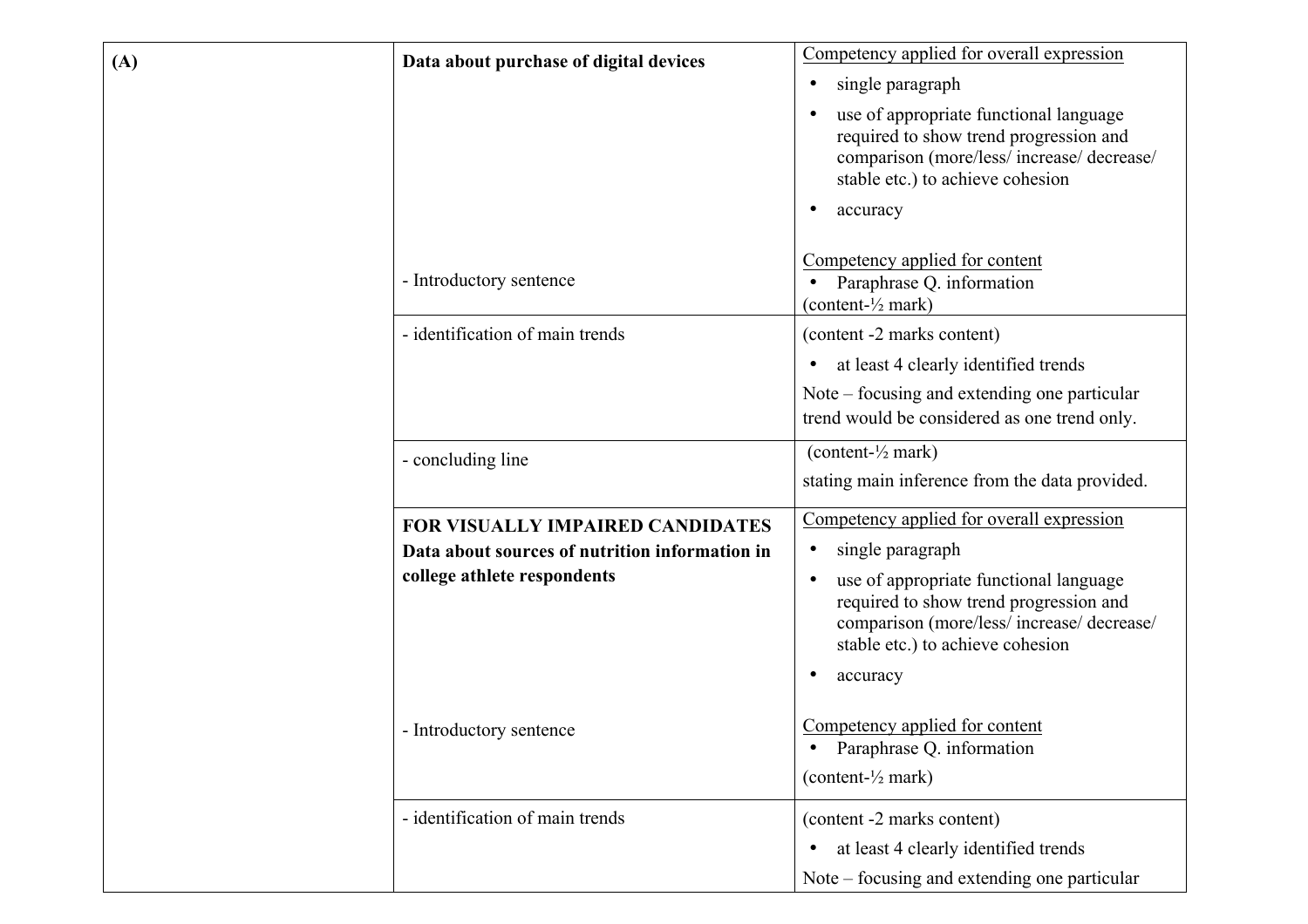|                              |                                                              | trend would be considered as one trend only.                                                                                            |
|------------------------------|--------------------------------------------------------------|-----------------------------------------------------------------------------------------------------------------------------------------|
|                              |                                                              |                                                                                                                                         |
|                              |                                                              |                                                                                                                                         |
|                              |                                                              | (content- $\frac{1}{2}$ mark)                                                                                                           |
|                              | - concluding line                                            |                                                                                                                                         |
|                              |                                                              | stating main inference from the data provided.                                                                                          |
|                              | <b>OR</b>                                                    |                                                                                                                                         |
| <b>(B)</b>                   | <b>Argument for excerpt -- Ban on Plastic</b>                | Competency applied for overall expression                                                                                               |
|                              |                                                              | single paragraph                                                                                                                        |
|                              |                                                              | use of appropriate functional language<br>required to show comparison/contrast/<br>emphasis etc. to achieve cohesion                    |
|                              |                                                              | accuracy                                                                                                                                |
|                              | - Introductory sentence                                      | Competency applied for content<br>stating the given assumption in the question<br>as the introduction.<br>(content- $\frac{1}{2}$ mark) |
|                              |                                                              | (content -2 marks content)                                                                                                              |
|                              | - arguments rationalizing against/in favour of<br>assumption | at least 2 clearly listed arguments countering/<br>favouring the premise.                                                               |
|                              |                                                              | Note – focusing and extending one particular<br>trend would be considered as one trend only.                                            |
|                              |                                                              | (content- $\frac{1}{2}$ mark)                                                                                                           |
|                              | - concluding line                                            | reiterating main inference/position.                                                                                                    |
| 10. Literature (20-30 words) | First Flight & Footprints Without Feet                       | Content = $1$ mark                                                                                                                      |
|                              |                                                              | Expression $= 1$ mark                                                                                                                   |
|                              |                                                              | (coherence and cohesion+ accuracy)                                                                                                      |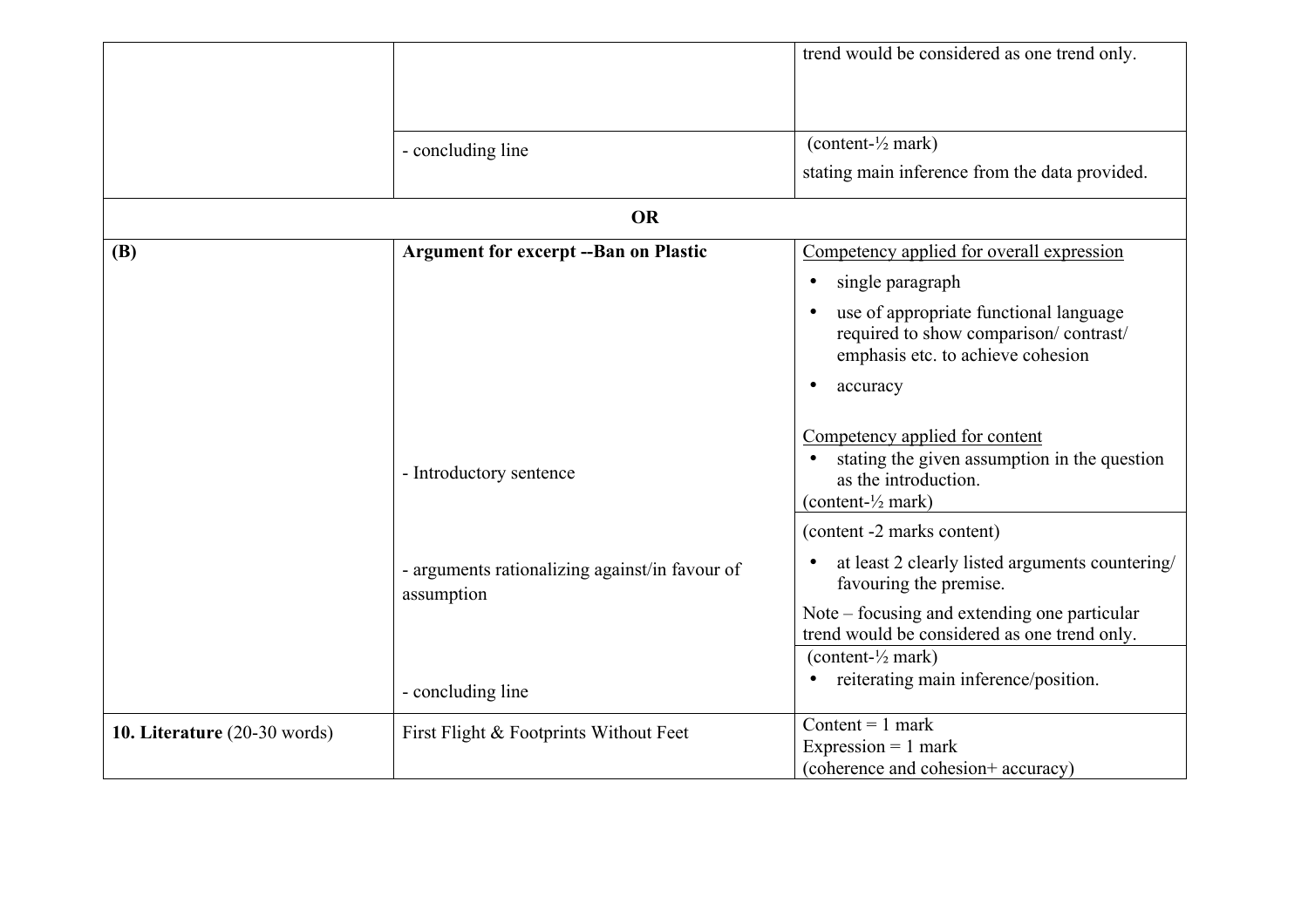| (A)<br>Any 2 of 3        | (i) she felt Wanda lied about her dresses<br>- Wanda wasn't ordinary as she had a funny name<br>- she believed that she was just having fun and<br>didn't mean harm                                                                                                                                                                | $2x2=4$ marks<br>Competency applied for:<br>content-<br><b>Stating Minimum 2 rationales</b><br>$\bullet$<br>Depicting Support of / reference to textual<br>evidence                                                                                                                                                                     |
|--------------------------|------------------------------------------------------------------------------------------------------------------------------------------------------------------------------------------------------------------------------------------------------------------------------------------------------------------------------------|-----------------------------------------------------------------------------------------------------------------------------------------------------------------------------------------------------------------------------------------------------------------------------------------------------------------------------------------|
|                          | (ii)-Custard was always teased as being the<br>cowardly one, by all others<br>-When the pirate arrived, others ran away to hide<br>-Custard was the only one who stood up to fight<br>with him/who attacked him.<br>(iii)-not someone who doesn't experience fear<br>-someone who doesn't give in to it<br>-one who wins over fear | expression-<br>Applying logical progression, using<br>appropriate linking devices (e.g. because/<br>besides, in order to, therefore etc.)- cohesion<br>Response relevance for overall sense<br>according to the question attempted-<br>coherence<br>Accuracy in use of grammatical structures,<br>$\bullet$<br>vocabulary and spellings |
|                          |                                                                                                                                                                                                                                                                                                                                    | NOTE— Writing in a paragraph recommended.<br>Just listing of points shall result in deduction of<br>marks allotted for cohesion & coherence.                                                                                                                                                                                            |
| <b>(B)</b><br>Any 2 of 3 | (i)- she knew her son Lutkins was pretending to be<br><b>Bill</b><br>- the narrator's predicament amused her                                                                                                                                                                                                                       | $2x2=4$ marks<br>Competency applied for:                                                                                                                                                                                                                                                                                                |
|                          | (ii)-she was overfeeding Tricki; being<br>overindulgent<br>-she needed to cut down Tricki's food intake to<br>help him regain his health (be cruel to be kind)                                                                                                                                                                     | content-<br><b>Stating Minimum 2 rationales</b><br>$\bullet$<br>Depicting Support of / reference to textual<br>evidence<br>expression-                                                                                                                                                                                                  |
|                          | (iii)- Kind/encouraging/empathetic/assuring/any<br>other relevant trait from the text.<br>-Reason from text required                                                                                                                                                                                                               | Applying logical progression, using<br>$\bullet$<br>appropriate linking devices (e.g. because/<br>besides, in order to, therefore etc.)- cohesion<br>Response relevance for overall sense<br>$\bullet$<br>according to the question attempted-                                                                                          |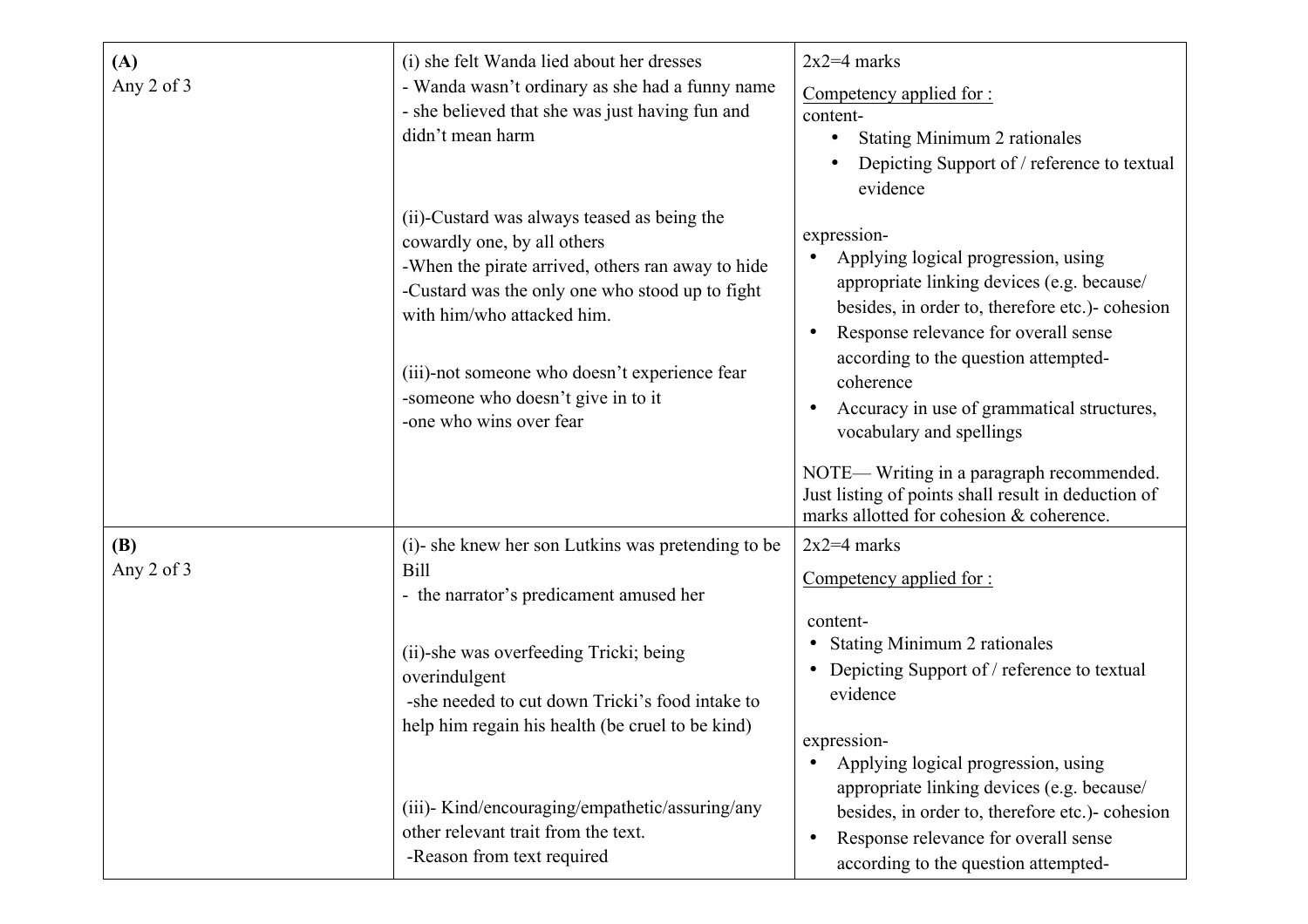|                              |                                                                                                                                                                                                                                                                                                                           | coherence<br>Accuracy in use of grammatical structures,<br>vocabulary and spellings<br>NOTE— Writing in a paragraph recommended.<br>Just listing of points shall result in deduction of<br>marks allotted for cohesion & coherence.<br>Content = $2$ mark |
|------------------------------|---------------------------------------------------------------------------------------------------------------------------------------------------------------------------------------------------------------------------------------------------------------------------------------------------------------------------|-----------------------------------------------------------------------------------------------------------------------------------------------------------------------------------------------------------------------------------------------------------|
| 11. Literature (40-50 words) | First Flight & Footprints Without Feet                                                                                                                                                                                                                                                                                    | Expression $= 1$ mark<br>(coherence and cohesion+ accuracy)                                                                                                                                                                                               |
| (A)<br>Any 2 of 3            | (i)- poem referred to the father swan who bit his<br>three ducks because they quacked too much;<br>allusion to Mr. Keesing<br>- Poem written to turn the joke around on Mr.<br>Keesing; metaphorically convey the value of<br>talking                                                                                     | $2x3=6$ marks<br>Competency applied for:<br>content-<br>• Stating Minimum 2 points + justification/<br>explanation                                                                                                                                        |
|                              | - fortunate that Mr. Keesing got the joke, else, the<br>disciplinary action could have been severe.                                                                                                                                                                                                                       | • Depicting Support of / reference to textual<br>evidence                                                                                                                                                                                                 |
|                              | (ii) - Poem discusses the way the world can end.<br>-Fire stands for greed/lust/human desire; Ice stands<br>for hatred/coldness/human indifference;<br>-world can end with either greed or indifference                                                                                                                   | expression-<br>Applying logical progression, using<br>appropriate linking devices (e.g. because/<br>besides, in order to, therefore etc.)- cohesion<br>Response relevance for overall sense<br>according to the question attempted-                       |
|                              | (iii)-It is justified as Rapunzel lived with a witch<br>who would constantly keep a check on her and had<br>several rules to be followed.<br>-Amanda too, feels caged by the impositions<br>-Amanda desires peace in isolation like Rapunzel<br>had in her tower; clarifying she will not let her hair<br>down for anyone | coherence<br>Accuracy in use of grammatical structures,<br>vocabulary and spellings<br>NOTE— Writing in a paragraph recommended.<br>Just listing of points shall result in deduction of<br>marks allotted for cohesion & coherence.                       |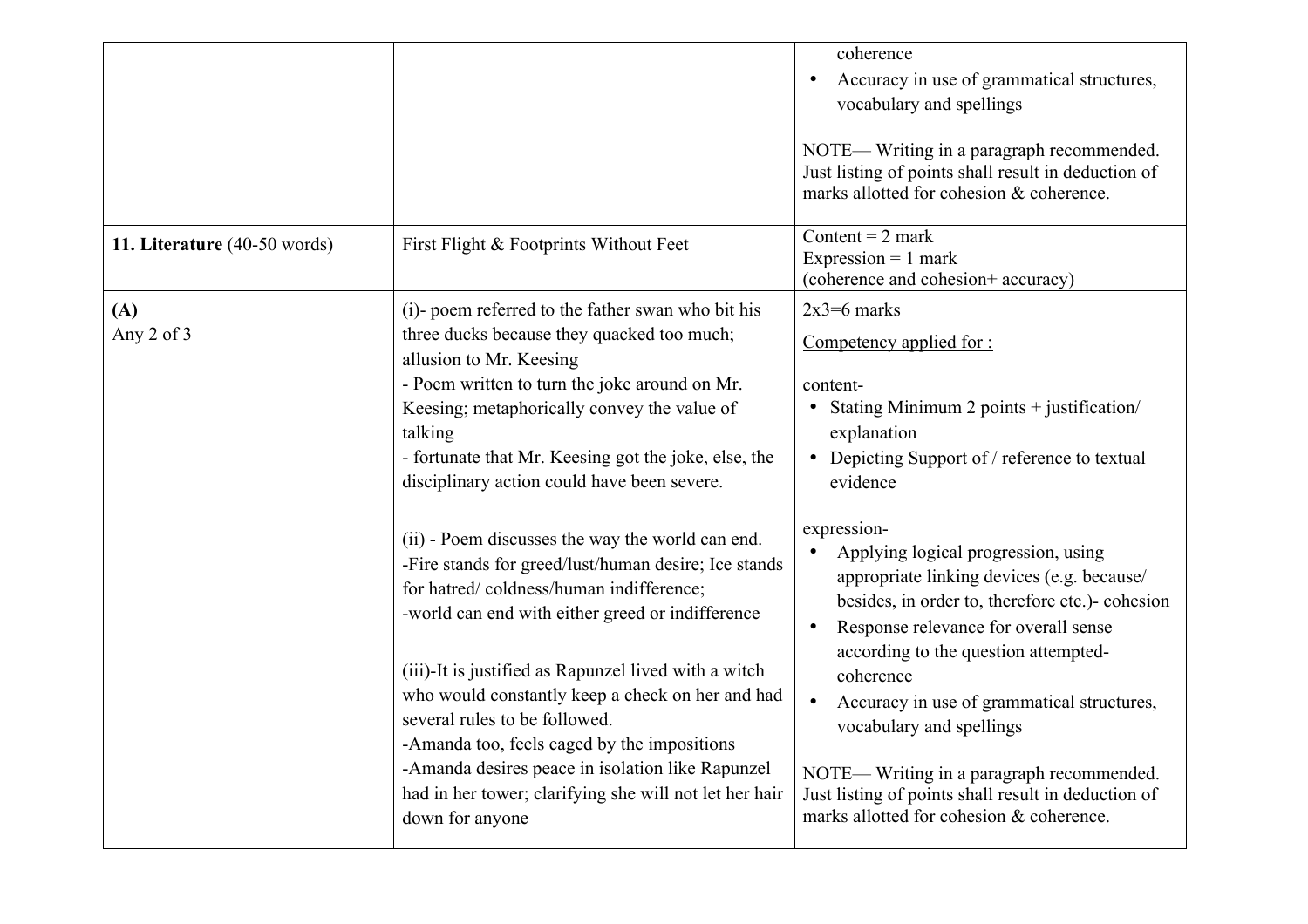| (B)<br>Any 2 of 3                                                                                                          | (i) - Brilliant scientist (give example)<br>- he was a lawless person, he was disliked by most<br>people, was quick tempered, burnt the house of the<br>landlord to take a revenge on him, stole money at<br>priest's house, (any other trait that reveals his<br>darker side)<br>- undoubtedly brilliant but his brilliance eclipsed<br>by his negative traits.<br>(ii) - Mr. Weiherer was pleased that Ebright<br>balanced academics as well as recreational pursuits<br>(hobbies etc.);<br>- As a teacher, he wanted Ebright's growth as a<br>well-rounded personality.<br>(iii) -The change in Matilda's physical appearance<br>(comparison from what she was at the time of the<br>minister's ball, to current) | $2x3=6$ marks<br>Competency applied for :<br>content-<br>Stating Minimum 2 points + justification/<br>$\bullet$<br>explanation<br>• Depicting Support of / reference to textual<br>evidence<br>expression-<br>Applying logical progression, using<br>appropriate linking devices (e.g. because/<br>besides, in order to, therefore etc.)- cohesion<br>Response relevance for overall sense<br>$\bullet$<br>according to the question attempted-<br>coherence<br>Accuracy in use of grammatical structures,<br>vocabulary and spellings |
|----------------------------------------------------------------------------------------------------------------------------|----------------------------------------------------------------------------------------------------------------------------------------------------------------------------------------------------------------------------------------------------------------------------------------------------------------------------------------------------------------------------------------------------------------------------------------------------------------------------------------------------------------------------------------------------------------------------------------------------------------------------------------------------------------------------------------------------------------------|----------------------------------------------------------------------------------------------------------------------------------------------------------------------------------------------------------------------------------------------------------------------------------------------------------------------------------------------------------------------------------------------------------------------------------------------------------------------------------------------------------------------------------------|
|                                                                                                                            |                                                                                                                                                                                                                                                                                                                                                                                                                                                                                                                                                                                                                                                                                                                      | NOTE- Writing in a paragraph recommended.<br>Just listing of points shall result in deduction of<br>marks allotted for cohesion & coherence.                                                                                                                                                                                                                                                                                                                                                                                           |
| 12. Literature<br>Attempt 1 of 2<br>[Creativity, imagination and<br>extrapolation beyond the text and<br>across the texts] | First Flight                                                                                                                                                                                                                                                                                                                                                                                                                                                                                                                                                                                                                                                                                                         | $1x5=5$ marks<br>Content = $3$ marks<br>Expression = $2$ marks (1 mark-grammatical<br>accuracy, appropriate words and spellings $+1$<br>mark-cohesion via connecting ideas, logical<br>progression & coherence through relevance of<br>ideas)                                                                                                                                                                                                                                                                                          |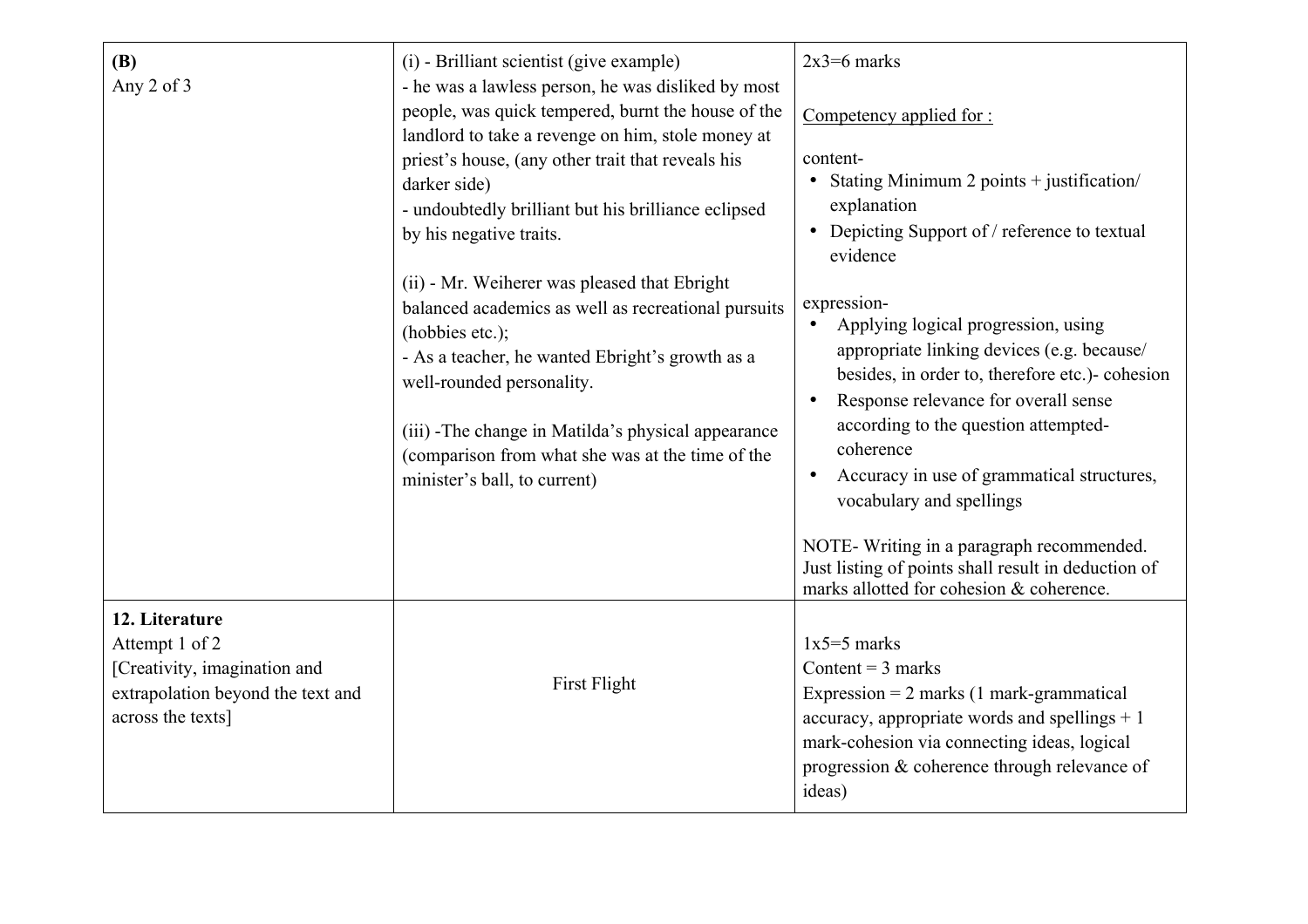| (A)        |                                                                                                                                                                                                                                                                                                                                                         | Competency applied for:                                                                                                                                                                                                                                                                                                                                                                                                                                                                                                                                                                                                                                                                                                                                                                 |
|------------|---------------------------------------------------------------------------------------------------------------------------------------------------------------------------------------------------------------------------------------------------------------------------------------------------------------------------------------------------------|-----------------------------------------------------------------------------------------------------------------------------------------------------------------------------------------------------------------------------------------------------------------------------------------------------------------------------------------------------------------------------------------------------------------------------------------------------------------------------------------------------------------------------------------------------------------------------------------------------------------------------------------------------------------------------------------------------------------------------------------------------------------------------------------|
|            | <b>Extrapolating via dialogue writing</b><br>Accept relevant responses corresponding to the<br>competencies listed for content and expression.                                                                                                                                                                                                          | content-<br>Response (dialogues) need to be creatively<br>composed to match the personality of the two<br>characters from the play<br>language included, must correspond to that of<br>an argument, and show an understanding of<br>the common expressions/exclamations<br>attributed to the characters in the play.<br>NOTE—Marks to be allotted for creation.<br>No marks to be deducted for lack of appropriacy<br>in the form or structure involved in a writing task.<br>The response is to be treated as a literary creation.<br>expression-<br>Logical progression in developing the<br>conversation-cohesion<br>Response relevance for overall sense<br>according to the situation chosen - coherence<br>Accuracy in use of grammatical structures,<br>vocabulary and spellings |
|            | <b>OR</b>                                                                                                                                                                                                                                                                                                                                               |                                                                                                                                                                                                                                                                                                                                                                                                                                                                                                                                                                                                                                                                                                                                                                                         |
| <b>(B)</b> | - Both need help                                                                                                                                                                                                                                                                                                                                        | Competency applied for :                                                                                                                                                                                                                                                                                                                                                                                                                                                                                                                                                                                                                                                                                                                                                                |
|            | - In <i>The Black Aeroplane</i> , he is helped by a<br>stranger in a black aeroplane in the storm, without<br>lights<br>- steered through the dark clouds; was told there<br>was no other aeroplane in the air other than his<br>-wasn't clear who helped him<br>-open to interpretation<br>-help is not asked for but he receives it.<br>- is thankful | content-<br>• Required to display understanding of the<br>variation of a common aspect, across the<br>texts. (Movement of response from common<br>element to the differences.)<br>Support of / reference to textual evidence<br>expression-                                                                                                                                                                                                                                                                                                                                                                                                                                                                                                                                             |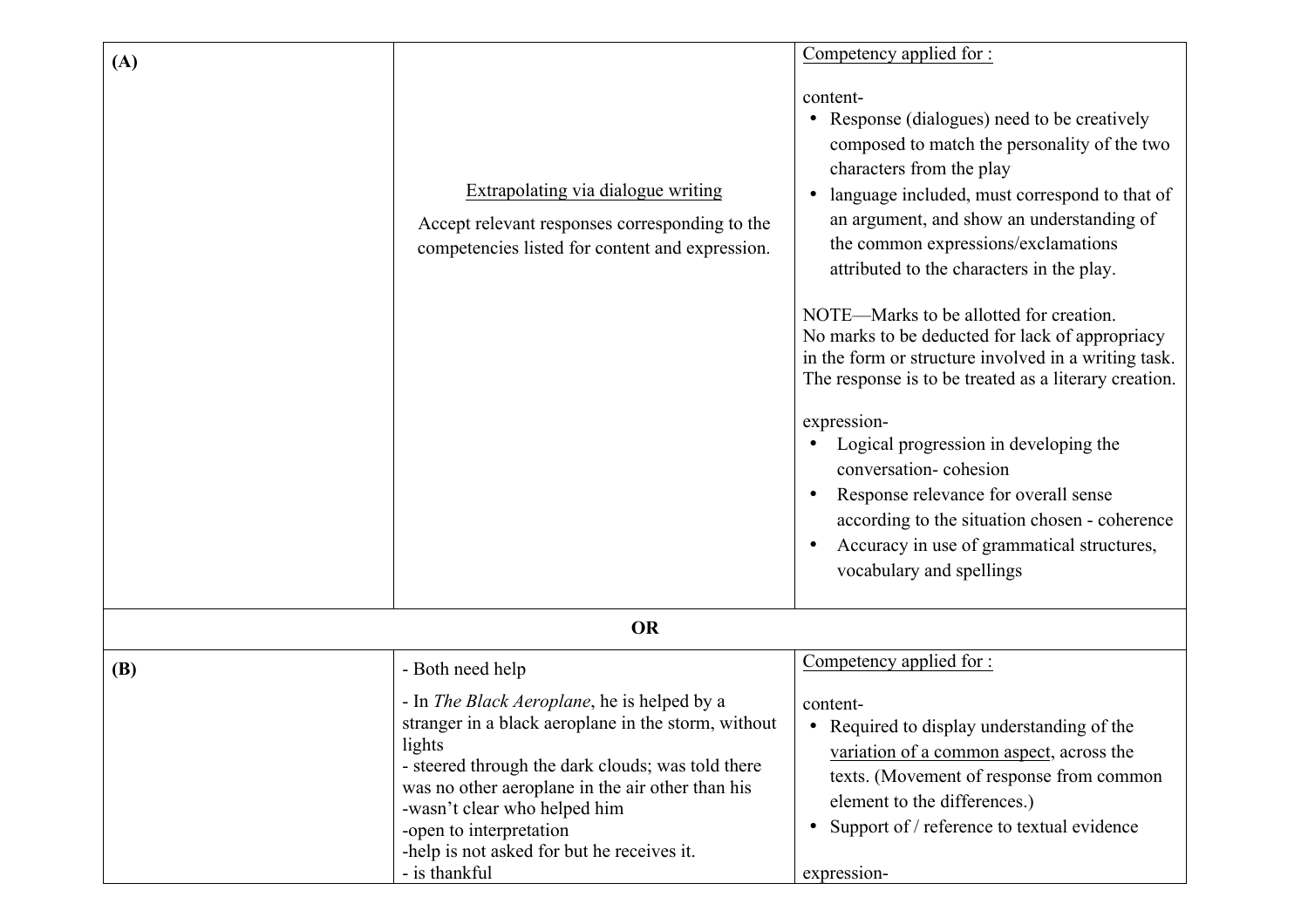|                                                                                                                         | - In <i>A Letter to God</i> -different nature of aid<br>- Lencho writes a letter to God asking for money;<br>his conviction in God touches the postmaster<br>- postmaster raises money and sends it to him.<br>- He asks for help<br>- the source of his aid is clearly revealed<br>- not satisfied                                 | Applying logical progression, using<br>appropriate linking devices (words/phrases<br>showing comparison/contrast are expected to<br>be a part of this answer-whereas, on the<br>other hand, as opposed to etc. as they impact<br>expression)- cohesion<br>Response relevance and an appropriate<br>conclusion to achieve coherence<br>Accuracy in use of grammatical structures,<br>vocabulary and spellings<br>NOTE-Paragraphing recommended.<br>Just listing of points shall result in deduction of 1 |
|-------------------------------------------------------------------------------------------------------------------------|-------------------------------------------------------------------------------------------------------------------------------------------------------------------------------------------------------------------------------------------------------------------------------------------------------------------------------------|---------------------------------------------------------------------------------------------------------------------------------------------------------------------------------------------------------------------------------------------------------------------------------------------------------------------------------------------------------------------------------------------------------------------------------------------------------------------------------------------------------|
| 13. Literature<br>Attempt 1 of 2<br>[Interpretation, Extrapolation of<br>theme or plot; Inference; Character<br>sketch] | Footprints Without Feet                                                                                                                                                                                                                                                                                                             | mark allotted for cohesion & coherence.<br>$1x5=5$ marks<br>Content = $3$ marks<br>Expression = $2$ marks (1 mark-grammatical<br>accuracy, appropriate words and spellings $+1$<br>mark-cohesion via connecting ideas, logical<br>progression & coherence through relevance of<br>ideas)                                                                                                                                                                                                                |
| (A)                                                                                                                     | -despite knowing that the money had been taken<br>(dampness of notes) Anil chose to remain quiet<br>about the matter<br>- pretended that all was normal- realized that Hari<br>Singh's honesty had prevailed over his temptation<br>- wanted to reward him/encourage him-discussing<br>the theft would have been counterproductive. | Competency applied for :<br>content-<br>• Required to display clear rationale and<br>evaluation in order to build on the mentioned<br>statement—Decode the statement; apply it to<br>the response.<br>• Support of / reference to textual evidence<br>expression-<br>Applying logical progression, using<br>appropriate linking devices (words/phrases                                                                                                                                                  |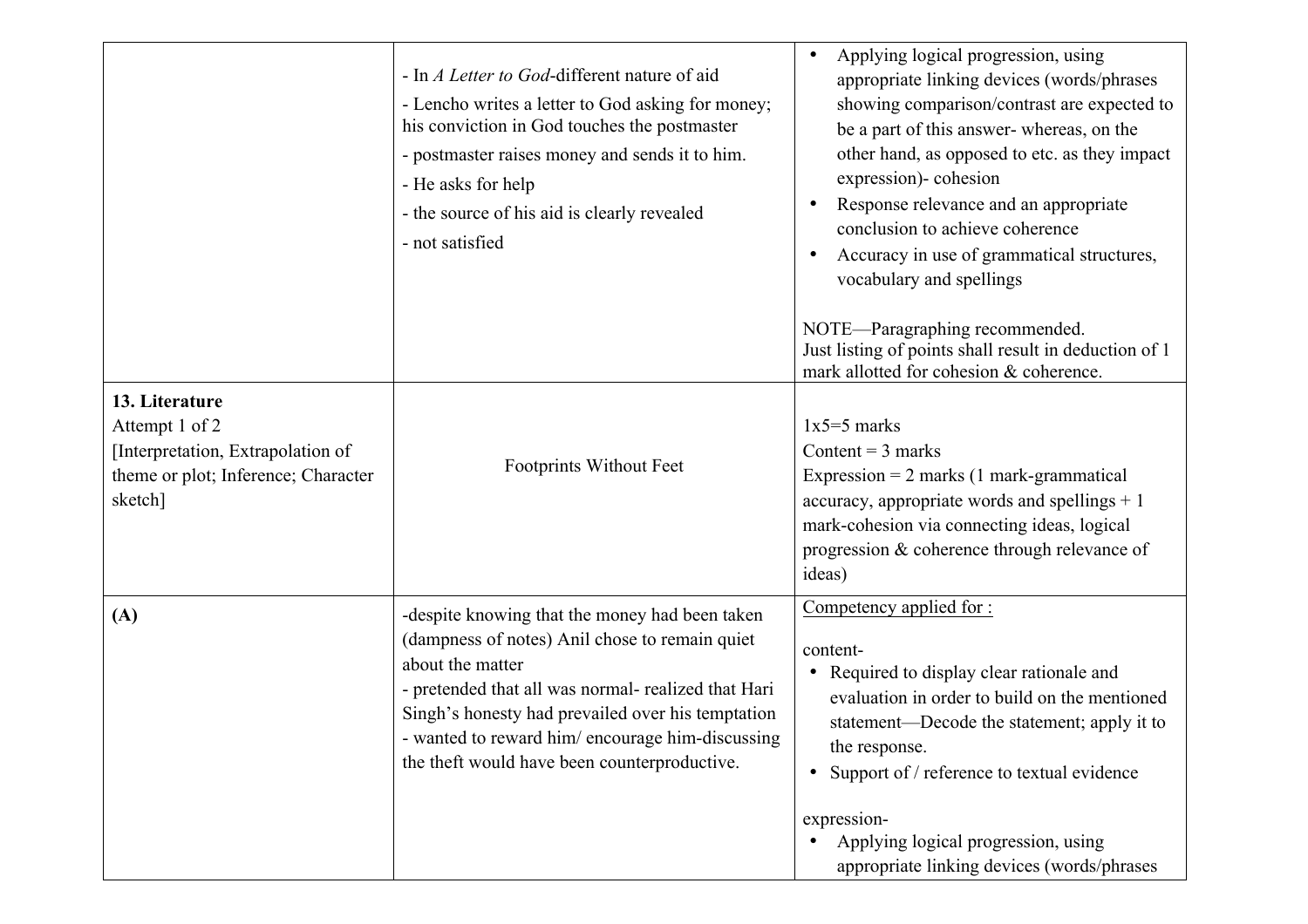|            |                                                                                                                                                                                                                                                                                                                                                                                                                                                                                                                                                                                                                                                                                                                                                                   | showing cause & effect, emphasis and<br>illustration are expected to be a part of this<br>answer-therefore, consequently, as revealed<br>by etc. as they impact expression)- cohesion<br>Response relevance and an appropriate<br>conclusion to achieve coherence<br>Accuracy in use of grammatical structures,<br>vocabulary and spellings<br>NOTE—Paragraphing recommended.<br>Just listing of points shall result in deduction of 1<br>mark allotted for cohesion & coherence.                                                                                                                                   |
|------------|-------------------------------------------------------------------------------------------------------------------------------------------------------------------------------------------------------------------------------------------------------------------------------------------------------------------------------------------------------------------------------------------------------------------------------------------------------------------------------------------------------------------------------------------------------------------------------------------------------------------------------------------------------------------------------------------------------------------------------------------------------------------|---------------------------------------------------------------------------------------------------------------------------------------------------------------------------------------------------------------------------------------------------------------------------------------------------------------------------------------------------------------------------------------------------------------------------------------------------------------------------------------------------------------------------------------------------------------------------------------------------------------------|
| <b>OR</b>  |                                                                                                                                                                                                                                                                                                                                                                                                                                                                                                                                                                                                                                                                                                                                                                   |                                                                                                                                                                                                                                                                                                                                                                                                                                                                                                                                                                                                                     |
| <b>(B)</b> | The evolution process supported by examples from<br>the text:<br>- dumb cow---- people's perception of her lack of<br>sense, stammering which kept her quiet and<br>submissive demeanour, most of the times<br>- going to school----guidance of the teacher and<br>education, overcame stammering- instilled<br>confidence and a sense of self-esteem<br>- Did not succumb to the greedy demands of the<br>prospective groom and spoke out.<br>Conclusion:<br>This journey of Bholi's growth clearly showcases<br>the idea of being an individual and not being<br>exploited by people or circumstances. Instead,<br>evolves to being a person being proactive and<br>contributing to the wellbeing of others around<br>(which is exactly what she decides to do) | Competency applied for :<br>content-<br>• Required to display a clear growth part of the<br>character to bring out the change<br>• Support of / reference to textual evidence<br>expression-<br>• Applying logical progression, using appropriate<br>linking devices (words/phrases showing emphasis<br>sequence etc. are expected to be a part of this<br>answer- as revealed by, initially, later, finally etc.<br>as they impact expression)- cohesion<br>• Response relevance and an appropriate<br>conclusion to achieve coherence<br>• Accuracy in use of grammatical structures,<br>vocabulary and spellings |